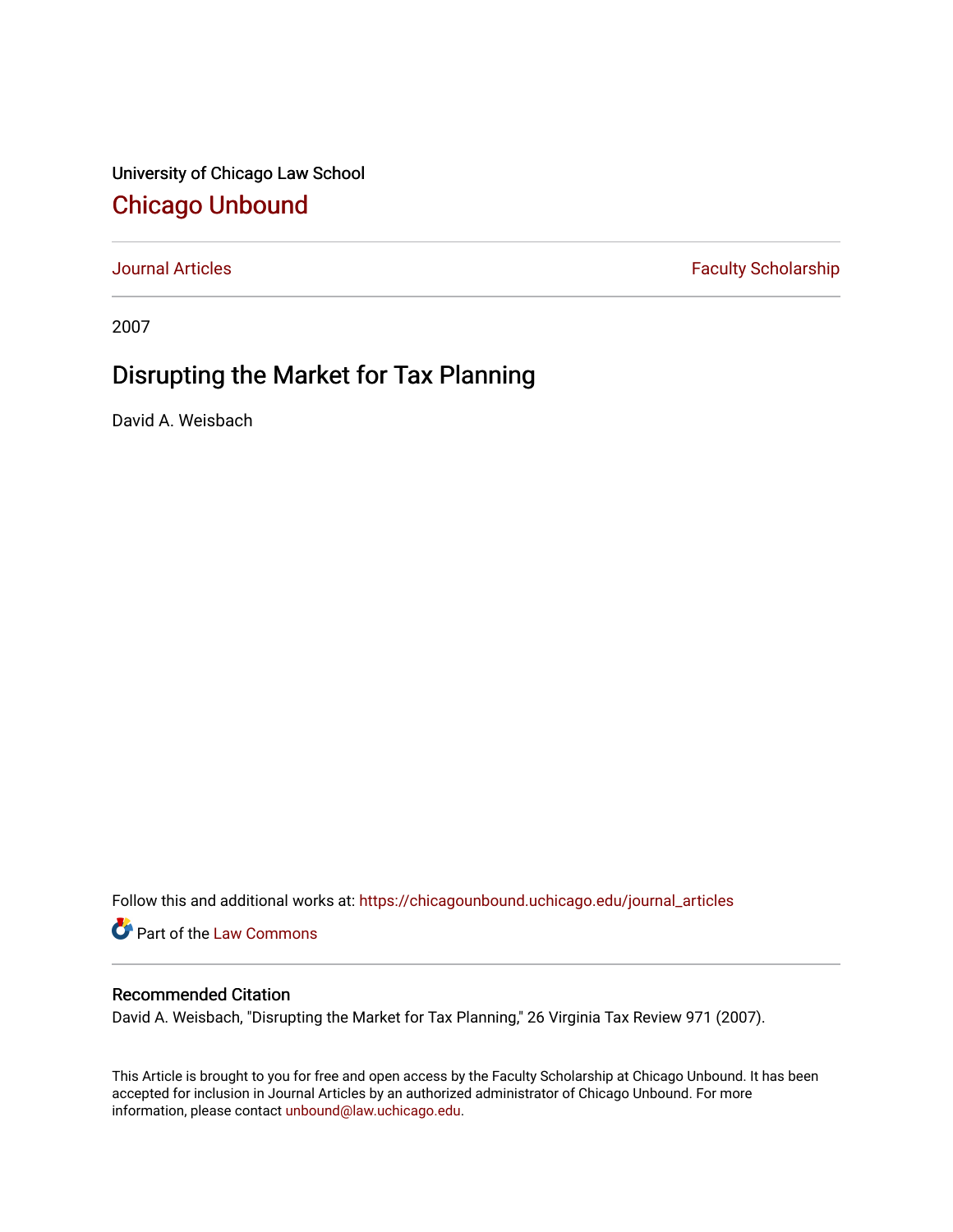# DISRUPTING THE MARKET FOR TAX PLANNING

*David A. Weisbach"*

## TABLE OF CONTENTS

#### I. INTRODUCTION

It is a pleasure to comment on Philip Curry, Claire Hill, and Francesco Parisi's article<sup>1</sup> on creating market failures for tax planning. It is rare that I get to comment on an article in which I agree with the basic conclusions and, more importantly, in which I agree with the methodology for reaching those conclusions. Their article provides a number of important and interesting insights and should provide the basis for much future work. I offer some comments and suggestions here.

Although their article is not organized exactly this way, I will break their conclusions into three parts. First, they analyze how to optimally set the line between legitimate and illegitimate tax planning. Second, they discuss whether patents for tax strategies are desirable. Finally, they argue that the government should exploit market failures

Walter J. Blum Professor of Law, The University of Chicago Law School.

*See* Philip A. Curry, Claire A. Hill & Francesco Parisi, *Creating Failures in the Market for Tax Planning,* 26 VA. TAX REV. 943 (2007).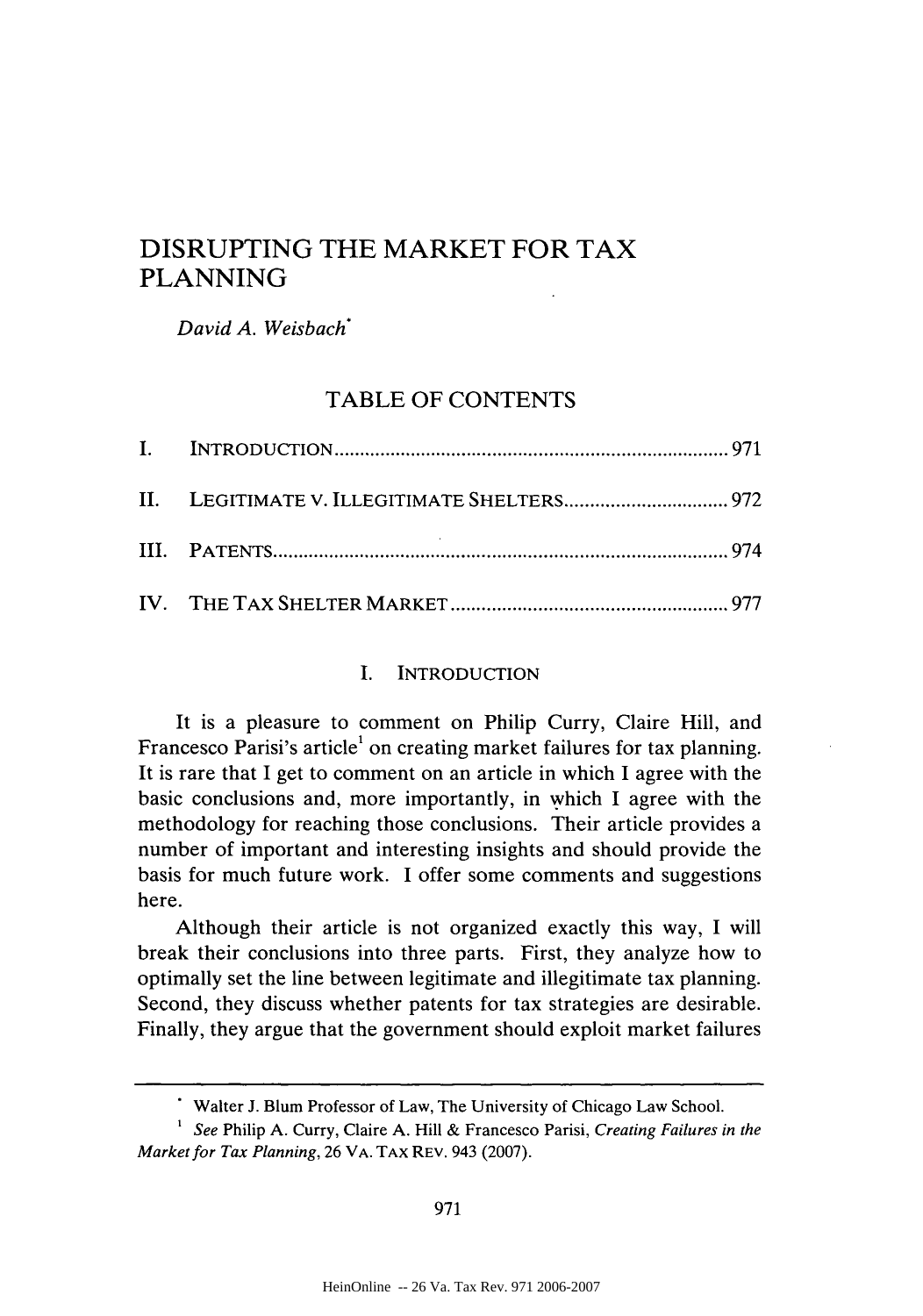to reduce tax planning.

#### II. LEGITIMATE V. ILLEGITIMATE SHELTERS

In the first part of their article, Curry, Hill, and Parisi discuss how to determine the optimal line between allowable tax planning and disallowed tax shelters, in their language, legitimate and illegitimate tax planning. Although they assume that all tax planning is socially unproductive and wasteful, they conclude that it would not be optimal to eliminate all tax planning.<sup>2</sup> The reason is that as the government increases the strength of its attacks on tax planning, individuals will incur additional search costs (dissipation costs) as the easy and obvious shelters become illegal. The government needs to balance the additional revenue from reducing tax planning with the additional search costs incurred when the line is moved to reduce the scope of legitimate tax planning. There will be some optimal line, which is likely to stop short of eliminating all tax planning.

There are two aspects of the analysis which are not typical and worth highlighting. First, they treat as the choice variable the line between legitimate and illegitimate tax planning. In the economics literature, this line is usually assumed and the question typically asked is about the taxpayers' decision in light of audit or detection policies. Thus, a typical economics paper will start off by noting that there is a distinction between avoidance and evasion (mapping onto legitimate and illegitimate) and then discuss the report/nonreport decision in light of some penalty structure. Curry, Hill, and Parisi instead treat this line as the choice variable, an approach that I think is valuable as this line is central to policy debates. Second, many legal analyses discuss the best way to draw this line but do not explicitly state the criteria they are using. Curry, Hill, and Parisi want to maximize welfare taking into account both government revenue and taxpayer costs. That is Curry, Hill, and Parisi use an economics approach to answer a question normally addressed only by lawyers. This is, in my view, the right way to approach tax law policy.

Their basic intuition seems to me to be correct, although there are a number of subtleties that are worth further exploration. Their original draft, presented at the Future of Tax Shelters conference, started to model the issue and I think that completing the model should be a priority. Consider some of the complexities. First, the government does not necessarily want to maximize total revenue less

*<sup>2</sup> Id.* at 949.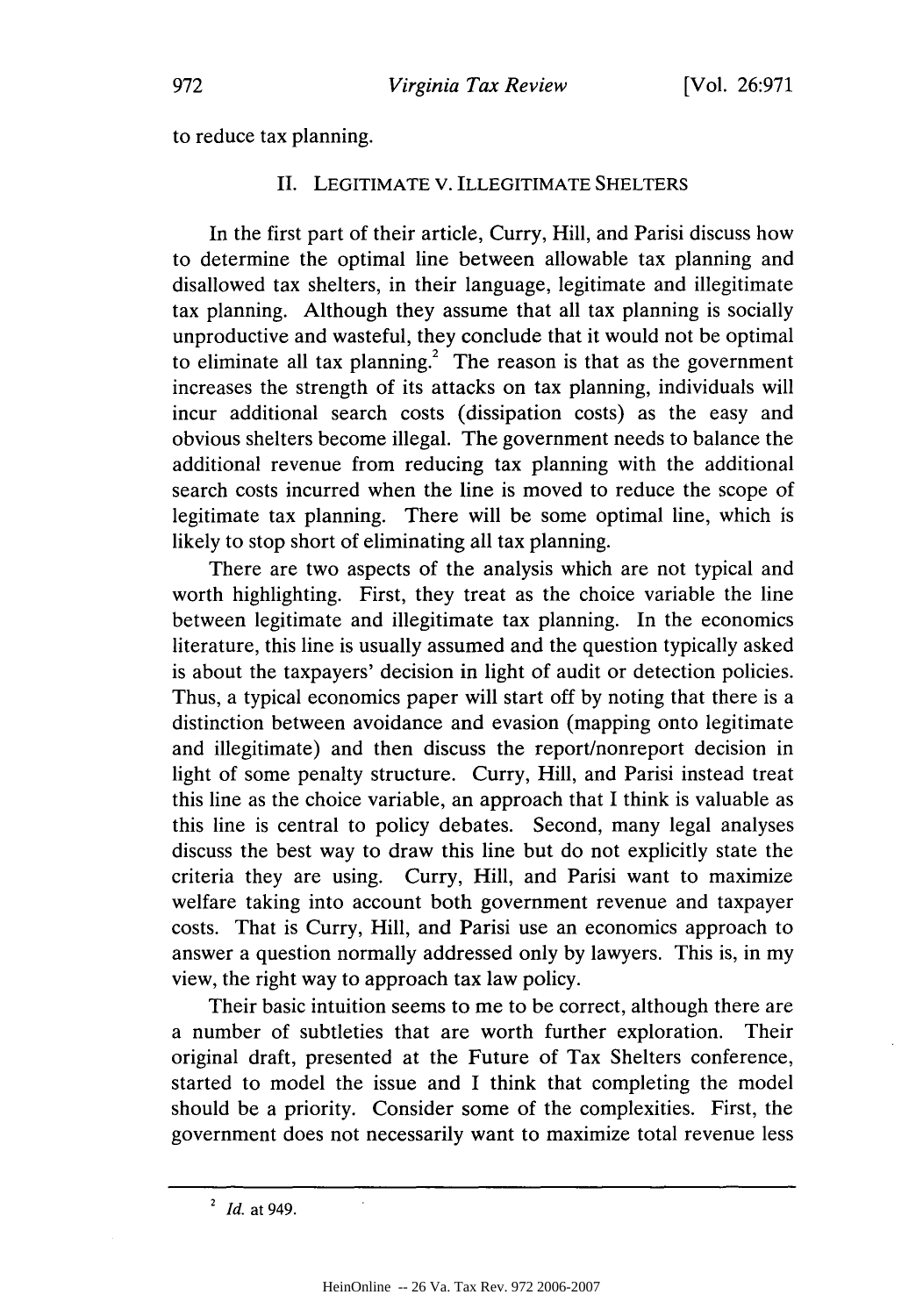dissipation costs, as they suggest. Instead, we usually assume that the government has a fixed revenue constraint, with the money to be spent, say, on a fixed set of public goods. With a fixed revenue constraint and a fixed "tax dissipation function" (how taxpayers react to loophole closing), the answer would be predetermined, so such an approach would not work as a way to think about tax shelters. To make the argument work with a fixed revenue constraint, we have to posit an alternative source of funds that can be used instead of closing tax loopholes. The goal in such a case would be to set the marginal cost of closing tax loopholes equal to the marginal cost of the next source of funds. We might want to use tools such as Slemrod and Yitzhaki's marginal efficiency cost of funds formulation<sup>3</sup> or Slemrod and Kopczuk's optimal elasticity of taxable income formulation<sup>4</sup> to think about how to make such a trade-off. The way that I have conceptualized the issue in my writing is to think of loopholes as gaps in the tax base.<sup>5</sup> We want to balance all of the various methods of broadening the base as well as the overall rate structure. Addressing tax planning is part of this overall set of decisions and is no different, in a general sense, from broadening the base in other ways.

Second, Curry, Hill, and Parisi model taxpayer's costs as search costs. They argue that as the government closes off the obvious loopholes, taxpayers incur additional search costs to find new ones.<sup>6</sup> Although correct as part of the story, the costs of sheltering are likely to also include structuring or other similar costs. Thus, as the government shuts down the easy to find and use shelters, taxpayers must spend more to find new ones and also more to implement the new ones. For example, newer shelters may involve more complex changes to capital structures, risky investments, etc. Modeling the problem as search costs leads one to think about information flows (hence the discussion of patents in their article). Thinking about other costs of finding and entering into tax shelters suggests alternative avenues for investigation. Thus, the government's strategies will also involve such items as setting the degree of economic substance or risk that a transaction must have to be legitimate. The government should optimize along all these

*<sup>3</sup>See* Joel Slemrod & Shlomo Yitzhaki, *The Costs of Taxation and the Marginal Efficiency Cost of Funds,* 43 IMF **STAFF** PAPERS 172, 182 (1996).

*<sup>4</sup>See* Joel Slemrod & Wojiech Kopczuk, *The Optimal Elasticity of Taxable Income,* 84 J. **PUB.** ECON. 91 (2002).

*<sup>5</sup> See, e.g.,* David A. Weisbach, *Ten Truths About Tax Shelters,* 55 TAx L. REV. 201, 231-41 (2002).

**<sup>6</sup>**Curry, Hill & Parisi, *supra* note 1, at 949.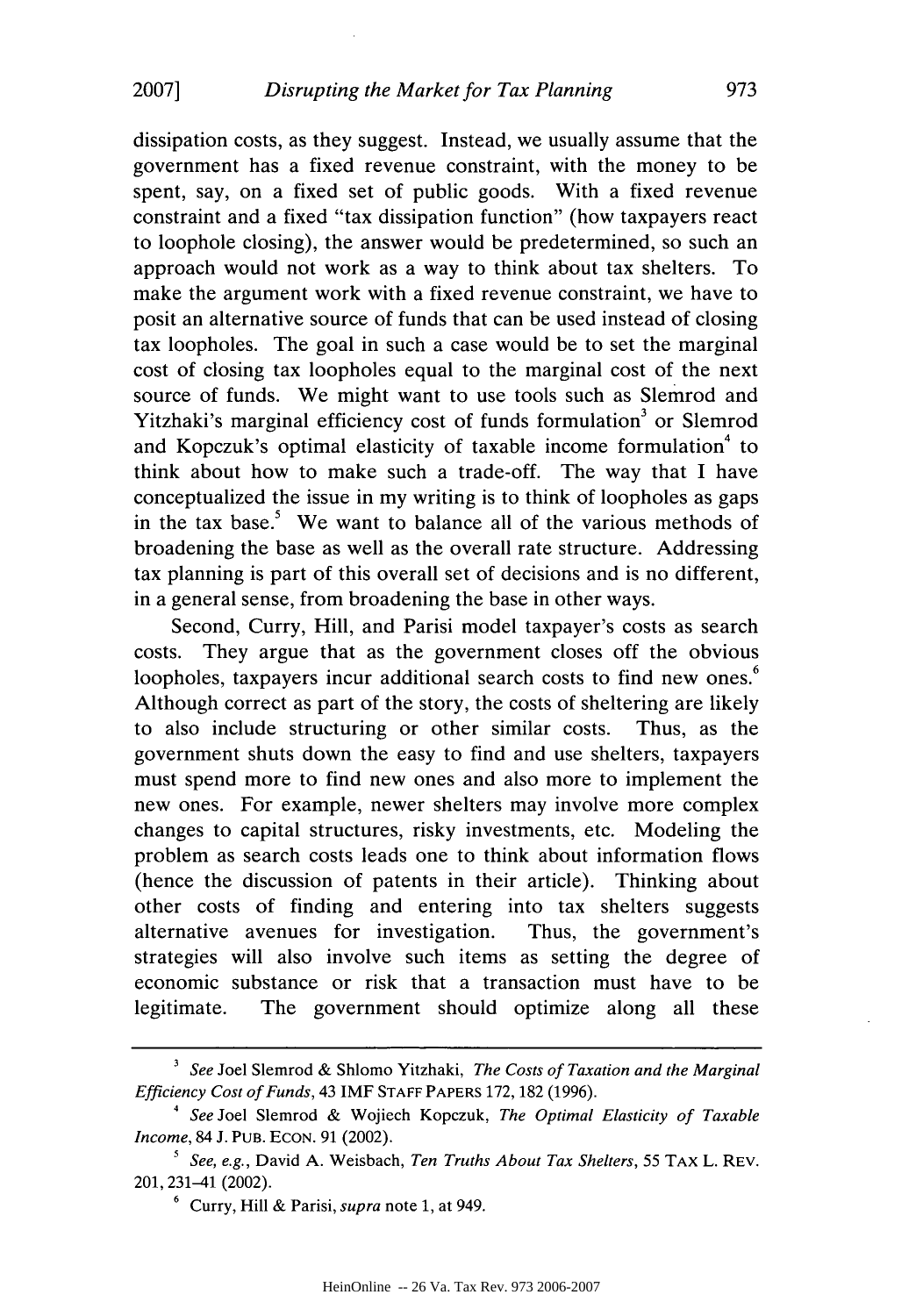boundaries by setting the marginal benefit equal for each of them (and equal to the marginal cost of funds for other sources of revenue).

Third, later in the article the authors focus on market structure.<sup>7</sup> This focus might be incorporated into the study of the optimal strength of anti-shelter rules. For example, there might be economies of scale in shelter provision. If so, strategies that focus on different aspects of shelters might not be additive  $-$  they might be more than additive. Thus, if sheltering becomes expensive enough, shelter providers might shut down. Understanding the market structure for tax planning will likely be important to understanding the optimal line between legitimate and illegitimate structures.

Fourth, we need some way of operationalizing the approach. We need to get a sense of the optimal strength of attacks on tax shelters. We need to know the tax dissipation function  $-$  how taxpayers will react to various approaches. I have suggested previously that the Slemrod and Yitzhaki's marginal cost of funds might be a reasonable approach to the issue, although I am sure there are others. The assumption behind the Slemrod and Yitzhaki formula is that on the margin, all tax reduction strategies have the same cost.<sup>8</sup> This allows us to use the reduction in tax revenues for a given change in tax rates  $$ the elasticity of taxable income  $-$  as a measure of the dissipation and all other costs of a tax rule. Measuring elasticities of taxable income under various tax regimes, although not easy, should be feasible.

### III. PATENTS

Patents on tax strategies usually create a strong gut reaction in many that they are entirely inappropriate. Some react negatively to the idea of offering legal protection to something, like a tax shelter, that we should not want to encourage in the first place. Others, often practitioners, react to the "anticommons" effect  $-$  that patents on basic tax planning ideas will make it difficult to give everyday tax advice. Imagine a patent on some run-of-the-mill tax strategy. To take a random example, imagine a patent on various techniques used to qualify for a tax-free reorganization or liquidation. This is the kind of advice given everyday by tax lawyers. If these kinds of techniques were patented, it would be perilous to give tax advice for fear of violating a patent. Moreover, assembling the necessary licenses for a complicated tax strategy may be expensive because of the mere costs

*<sup>7</sup>Id.* at 950.

**<sup>8</sup>**Slemrod & Yitzhaki, *supra* note 3, at 172.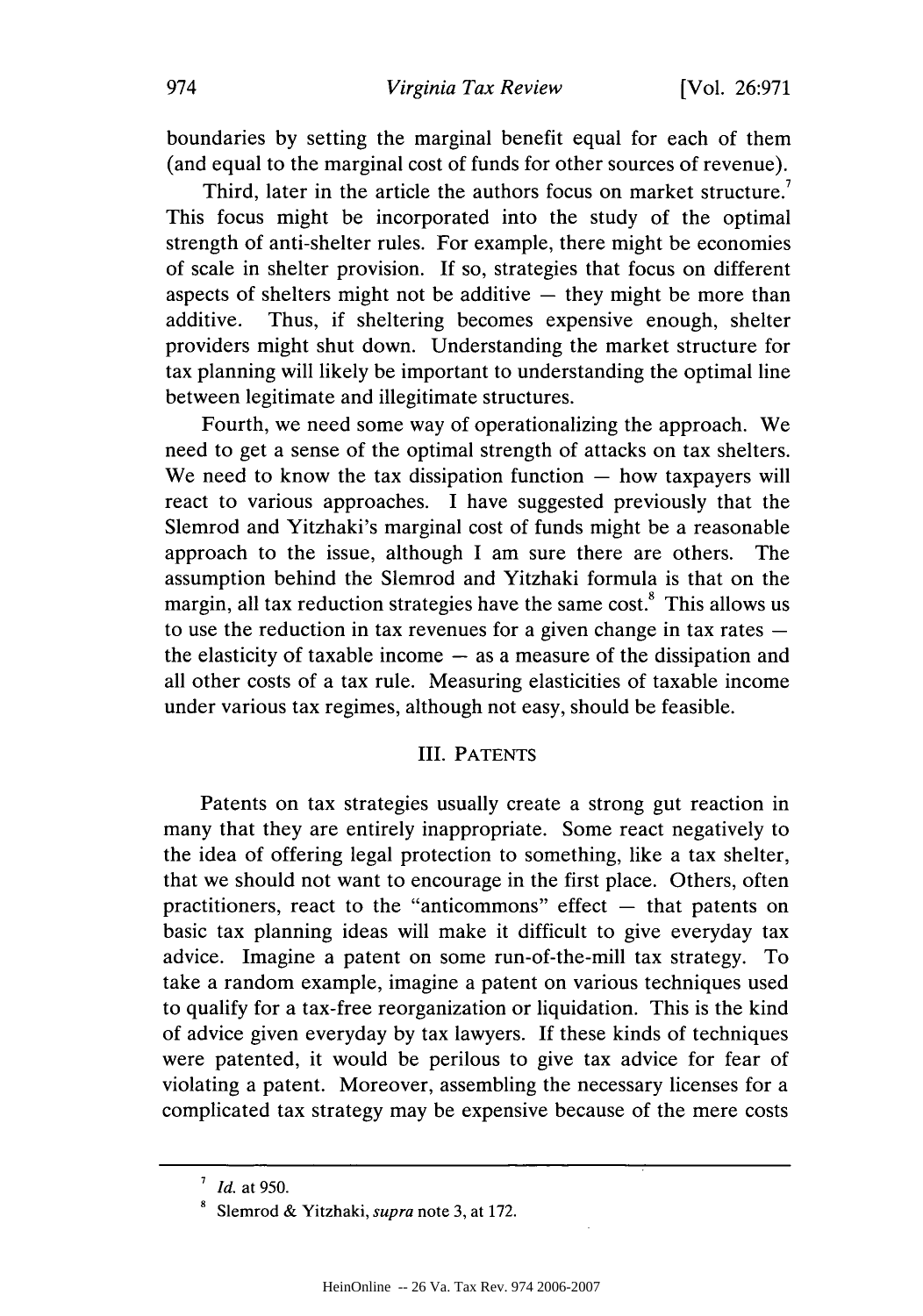**2007]**

of the royalties, the costs of finding all of the patent holders, and the potential for hold-outs. Hence, the reaction that the patenting of tax advice is contrary to the basic structure of the industry today. Note that the two gut reactions point in opposite directions: patents will unduly encourage tax planning and patents will make tax planning impossible. It is possible that both hold true: everyday tax planning may be more difficult while exotic tax shelters may become more rewarding.

It is not clear that tax patents are going away. The original business method patent involved taxes. Neither the patent office nor the courts have given any indication of a reversal of course. We need to move beyond gut reactions to understanding their effect. Curry, Hill, and Parisi take a refreshingly objective approach to the issue. They want to know whether patents increase or decrease tax planning (which, recall, they assume is socially wasteful). Patents increase the incentive to invest in information by creating property protection for an idea. But at the same time, by creating a monopoly, they potentially reduce dissemination. We cannot say, ex ante, which effect dominates. In the normal patent case, where the idea is socially useful, we want to increase the total supply, which means that we hope that the property protection and the incentives it creates for finding ideas outweigh the costs of giving a temporary monopoly once the idea is found. In the tax case, we want the opposite.

As Curry, Hill, and Parisi emphasize, the net effect is theoretically indeterminate. Nevertheless, given the long existence of the patent system, it is reasonable to assume that the best guess is that patents increase the supply of ideas. Whether this extends to tax patents depends on the particular cost structures in the industry (of tax advice).

One of the key features of the tax advice industry is that it is relatively inexpensive to create new tax ideas, at least compared with the costs of creating ideas in many areas. The costs of creating a very innovative tax strategy is likely to be at least one and maybe two orders of magnitude less than the costs of, say, finding a new drug. The implication is that inventors do not need a lot of incentives to come up with new ideas. They will arise without patents. On the other hand, the possibility of exclusion means that patents may significantly increase the reward to being first. In the normal (socially valuable ideas) case, the balance is likely to lead to the conclusion that patents are not helpful in these circumstances. Without patents, the

<sup>&</sup>lt;sup>9</sup> Curry, Hill & Parisi, *supra* note 1, at 953.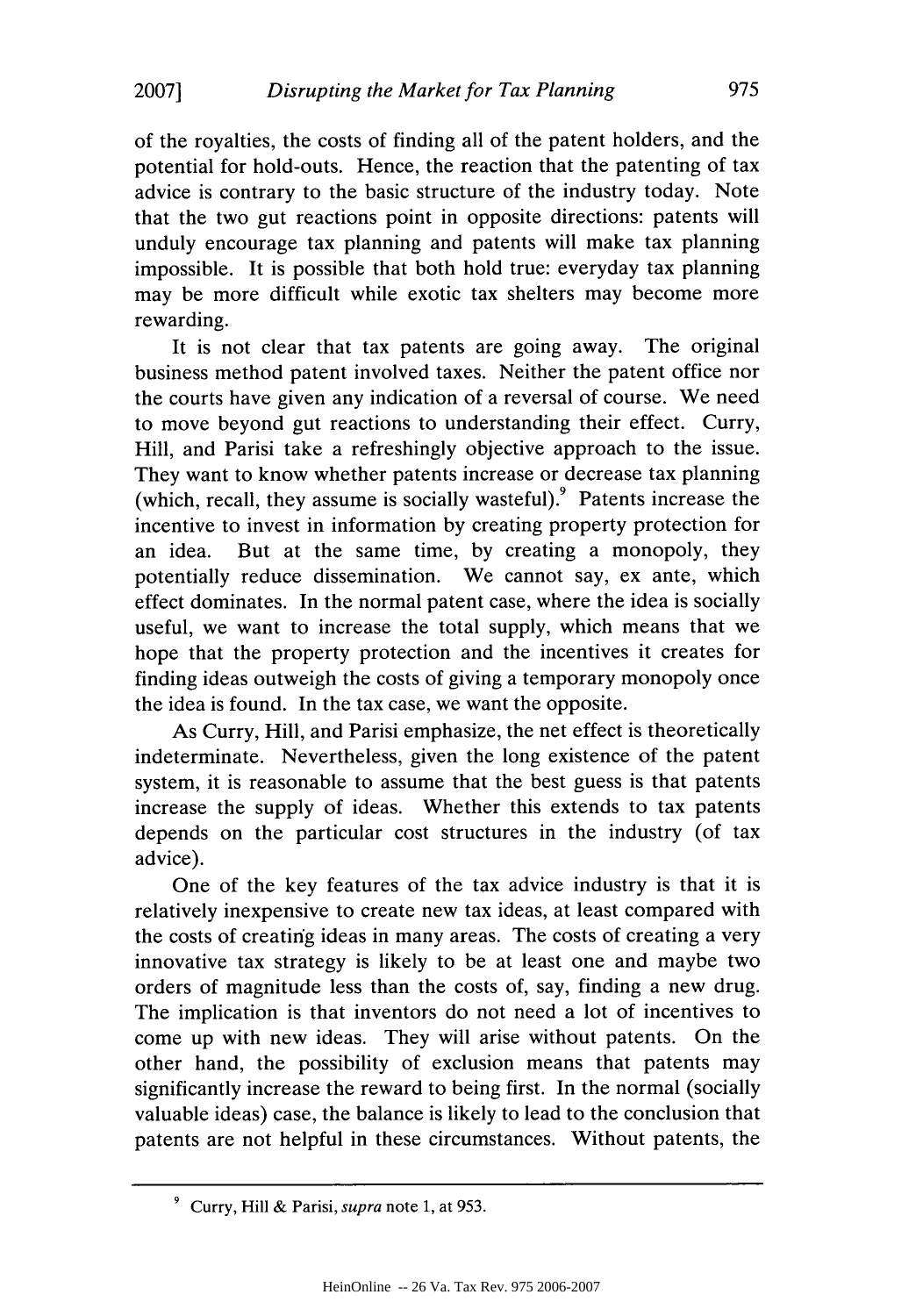ideas will be developed anyway, the benefits of acceleration likely to be small, and the costs of exclusion the same as in other areas. In the tax case (socially wasteful ideas), we might then want patents: the benefits of exclusion may exceed the costs of incentives.

Low cost of development is also what leads to the potential anticommons problem  $-$  whatever you find is very likely to have been found by someone else. Many industries live with this problem, so, tax lawyers, welcome to the club. You have got nothing special to complain about. Moreover, to the extent that the anticommons problem reduces tax reducing strategies, it is a good thing. On the other hand, the anticommons problem may reduce compliance, in which case tax patents would be undesirable. Remember that the original business methods patent case, *State Street,'1* involved tax compliance  $-$  it was about a method of making reverse 704(c) allocations in a hub and spoke mutual fund system. Many complicated and potentially patentable tax ideals may also be about compliance: think about the record keeping complexities of many tax rules, such as the UNICAP rules or rules for interest allocations. It is easy to imagine innovative compliance mechanisms deserving of patents. One possibility could be a return to the days when the patent office examined whether patents were socially desirable before granting them.

A second factor is that patent holders would have no easy way to determine when someone else is violating the patent  $-$  tax returns are secret. On the other hand, if the tax advisor is potentially subject to malpractice for advising a client to enter into a patented strategy, even a remote possibility of enforcement may be enough.

Third, we need to understand the likely scope of the patents, a matter likely to be resolved only through litigation. If the scope is interpreted narrowly, substitutes may be readily available, reducing the ability of the patent holder to earn profit and also to restrict supply.

Fourth, we need to understand the effect of tax patents on how tax ideas get disseminated. Right now, there is a fairly robust discussion of ideas at conferences, in articles, and among professionals. Although undoubtedly some techniques are closely held, I have the impression that most top level professionals know what the leading techniques are. Patents may change that dynamic, although it is not obvious in which direction. One possibility is that

**<sup>10</sup>** State Street Bank & Trust Co. v. Signature Financial Group, Inc., 149 F.3d 1368 (Fed. Cir. 1998).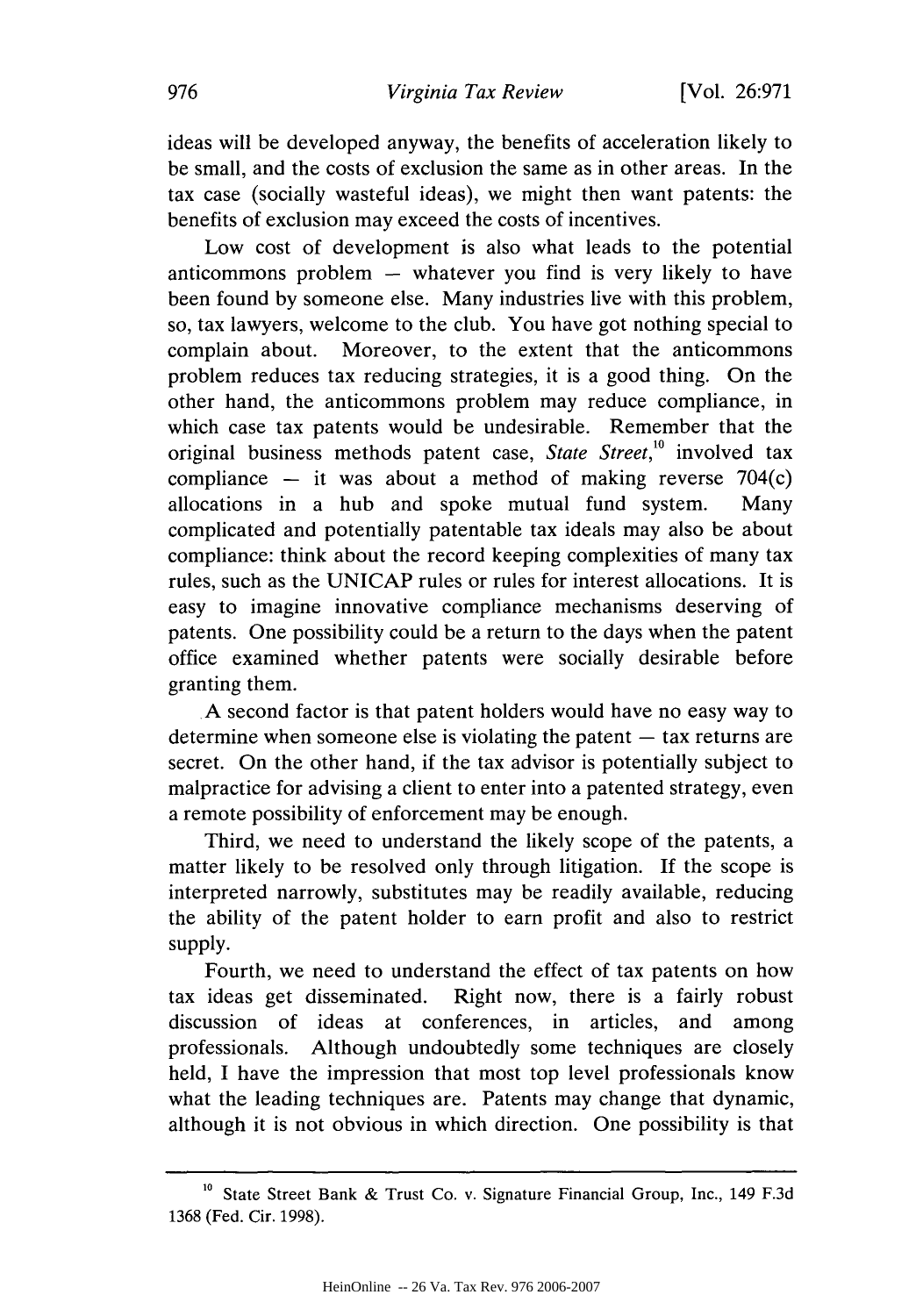there will be less sharing as the possibility of patents makes sharing costly. On the other hand, basic ideas might be shared more widely to establish clear evidence that they are not new and, therefore, cannot be patented. If so, the threat of patents may actually increase dissemination of tax ideas.

There is much work to be done to understand these effects. Moreover, other industries might be quite similar to the tax advice industry but are producing a socially valuable product. Whatever conclusions we draw about tax patents may have implications for those other industries and vice versa. Thus, if the speculation that tax patents may possibly reduce innovation is correct (which would mean that we want patents in tax), it would also mean that we would not want patents in similar areas.

Finally, I was struck by Curry, Hill and Parisi's suggestion that the government purchase some key tax patents and refuse to grant rovalties.<sup>11</sup> This idea seems very clever, although the government, in such a case, could always simply prohibit the strategy by law rather than by owning the patent. Perhaps a more promising route is for a nonprofit who cares about tax compliance, to patent some tax ideas. For example, Citizens for Tax Justice could hire a few good tax lawyers to invent some strategies and patent them. It could then hold the patents tightly, thereby preventing a variety of tax shelters.

I do not yet have a well-informed view on tax patents, except that (i) the issue seems complicated and (ii) they may be here to stay, so that secondary issues such as their scope and which ideas can be patented, may be where the action is. Once we get over the fact of tax shelter existence, we can begin to work to ensure that they are socially valuable: to make them encourage or at least not hurt compliance, but discourage or at least not increase sheltering.

#### IV. THE TAX SHELTER MARKET

The heart of Curry, Hill, and Parisi's article is the idea that the government can reduce tax sheltering by creating or exploiting market failures.<sup>12</sup> This is a very interesting and, as far as I know, original idea. The analysis of tax patents naturally falls within this category, but it is much broader than patents alone. The authors take the usual list of market failures and see how they might apply in the tax context.

Curry, Hill, and Parisi go through all of the well-known reasons

<sup>&</sup>lt;sup>11</sup> Curry, Hill & Parisi, *supra* note 1, at 953.

 $12$ *Id.* at 961.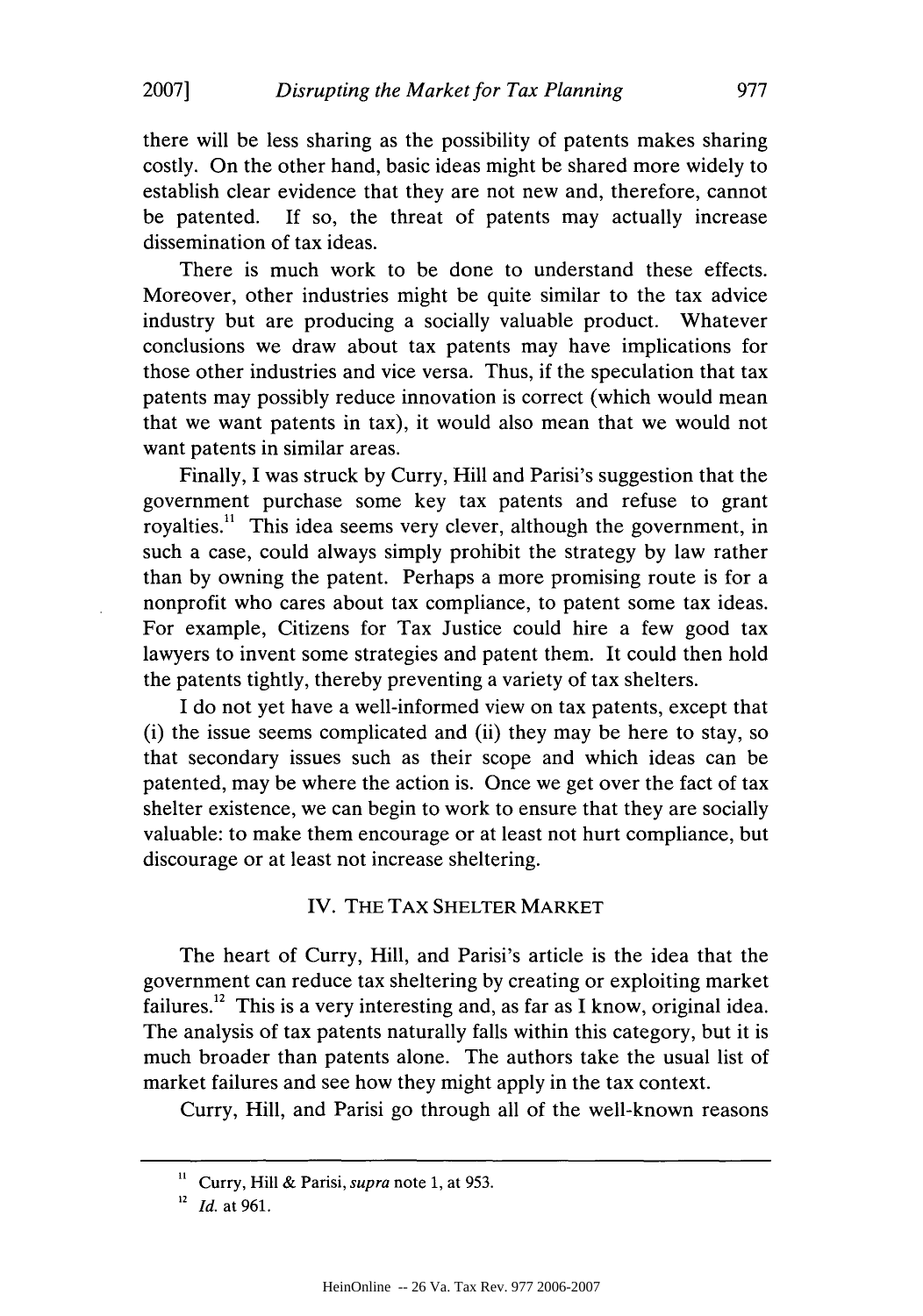for market failure. Because they try to be complete, it is not the case that each of these failures has an equal likelihood of applying in the tax context. Thus, creating a lemons market does not seem likely to help, at least for corporate tax shelters where the taxpayers tend to be well advised. On the other hand, it might work in the individual tax shelter market, where individuals may have a harder time discerning quality. Misallocating risk, however, may work well in the corporate context, where the threat of sanctions on a tax advisor may substantially increase the effective risk aversion used when evaluating a strategy. Without taking a view on the merits of the recent indictments of tax advisors (mostly from KPMG), the threat of such indictments might be a way to inject a significant dose of risk aversion into the tax shelter market. Pressure on accounting firms with respect to their approval of accounting benefits for tax shelters may work for  $s$ imilar reasons  $-$  find a weak point in the chain of production where imposition of risk is likely to be very costly and put the threat of sanctions there.

One suggestion not pursued by Curry, Hill, and Parisi is preventing price discrimination. This prevents someone with an exclusive idea from fully capturing the benefits, thereby restricting supply to the monopoly supply. Limitations on charging fees based on a percent of tax savings can be seen in this light.

Curry, Hill, and Parisi point to four examples to illustrate their theories: the check-the-box regulations, $^{13}$  interest tracing (as opposed to pro rata allocation),<sup>14</sup> Circular 230,<sup>15</sup> and the Thompson/McNulty memo.<sup>16</sup> The check-the-box regulations and interest tracing, they argue, show that the government does not attempt to eliminate all tax reducing strategies, instead sometimes blessing them. Examples of this sort abound. The government lets taxpayers engage in tax reducing strategies all the time, with some of them producing significant revenue losses. It is difficult, for example, to estimate the revenue loss associated with tax havens, but if we wanted to eliminate them or at least significantly reduce their number, it would not be hard: the United States can have significant influence on the behavior of small, defenseless nations if it wants. My main comment is that it is difficult, however, to know whether holding back in such areas is a result of political failures (or more generally, political calculations),

**<sup>13</sup>** *Id.*

*<sup>14</sup> Id.* at 962.

*<sup>15</sup>Id.* at 963.

**<sup>16</sup>***Id.* at 964.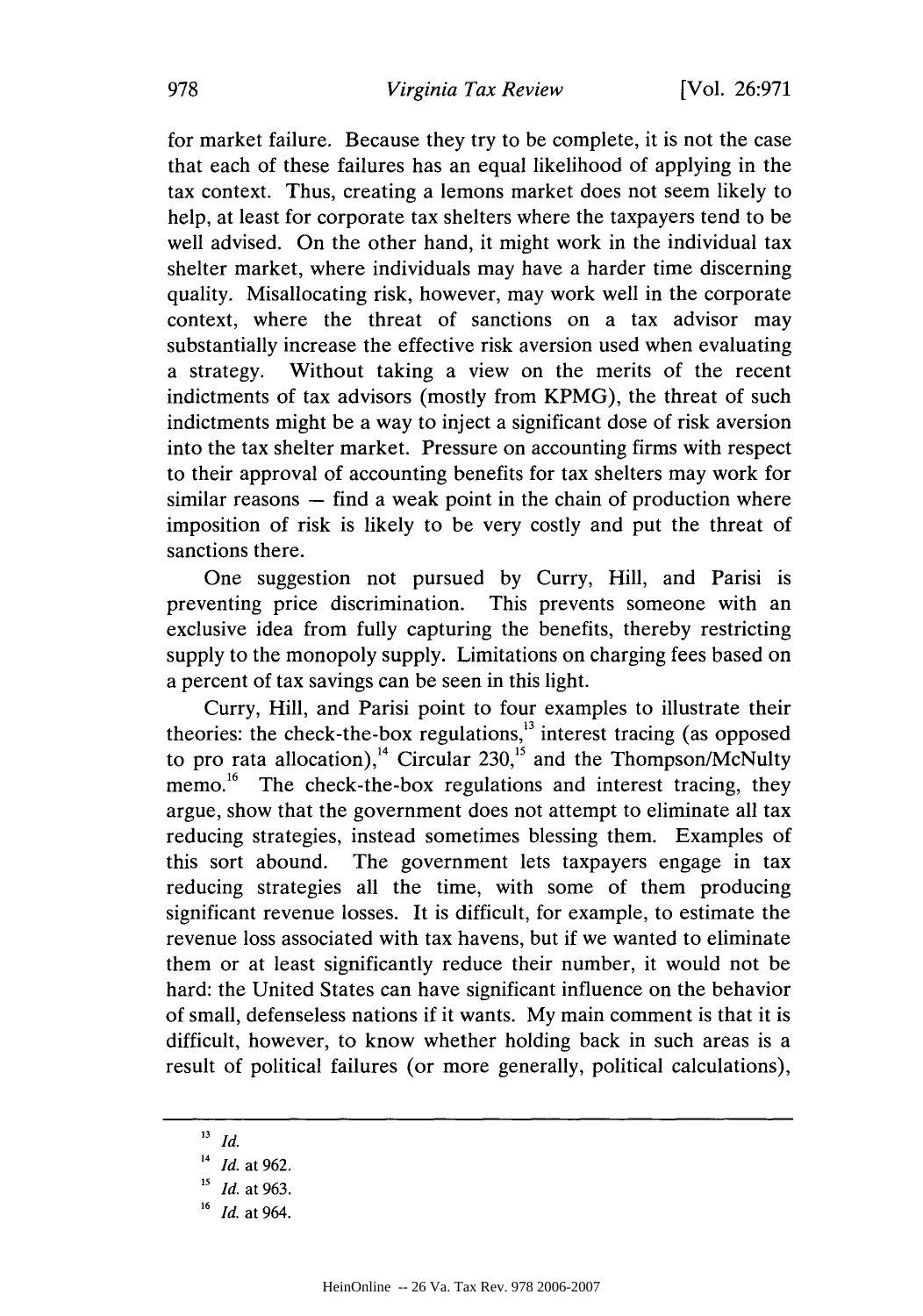**20071**

optimal tax policy, or just a mistake. Although I agree with Curry, Hill, and Parisi about the optimality argument, I do not know what to make of any particular example. On the other hand, the pervasiveness of tax planning and the corresponding limited attempt to reduce it by the government may be an indication that the costs of reducing tax planning are not worth the additional revenue that would be raised, consistent with Curry, Hill, and Parisi's suggestion.

Their market disruption examples fare better. Circular 230 and the Thompson/McNulty memo seem like clear examples of market disruption. Similarly, the rules regarding contingency fees seem aimed at making pricing less efficient. There are likely to be other examples. Thus, uncertainty may help disrupt sheltering. Anti-abuse rules have this feature – they have uncertain content, potentially forcing taxpayers to be more conservative than they would be if they had clear boundaries. Similarly, refusing to provide rules in some areas may be an example of the same strategy. Thus, the lack of rules in the debt/equity area or with regard to what is a constructive sale may prevent aggressive behavior. Rules against tax insurance may be a way of preventing signaling of quality, thereby creating adverse selection. Given the variety of examples of market disruption, I get the sense that the government already understand the point. Curry, Hill, and Parisi do the job of framing it and generalizing it. Their article is a worthy contribution to the literature.